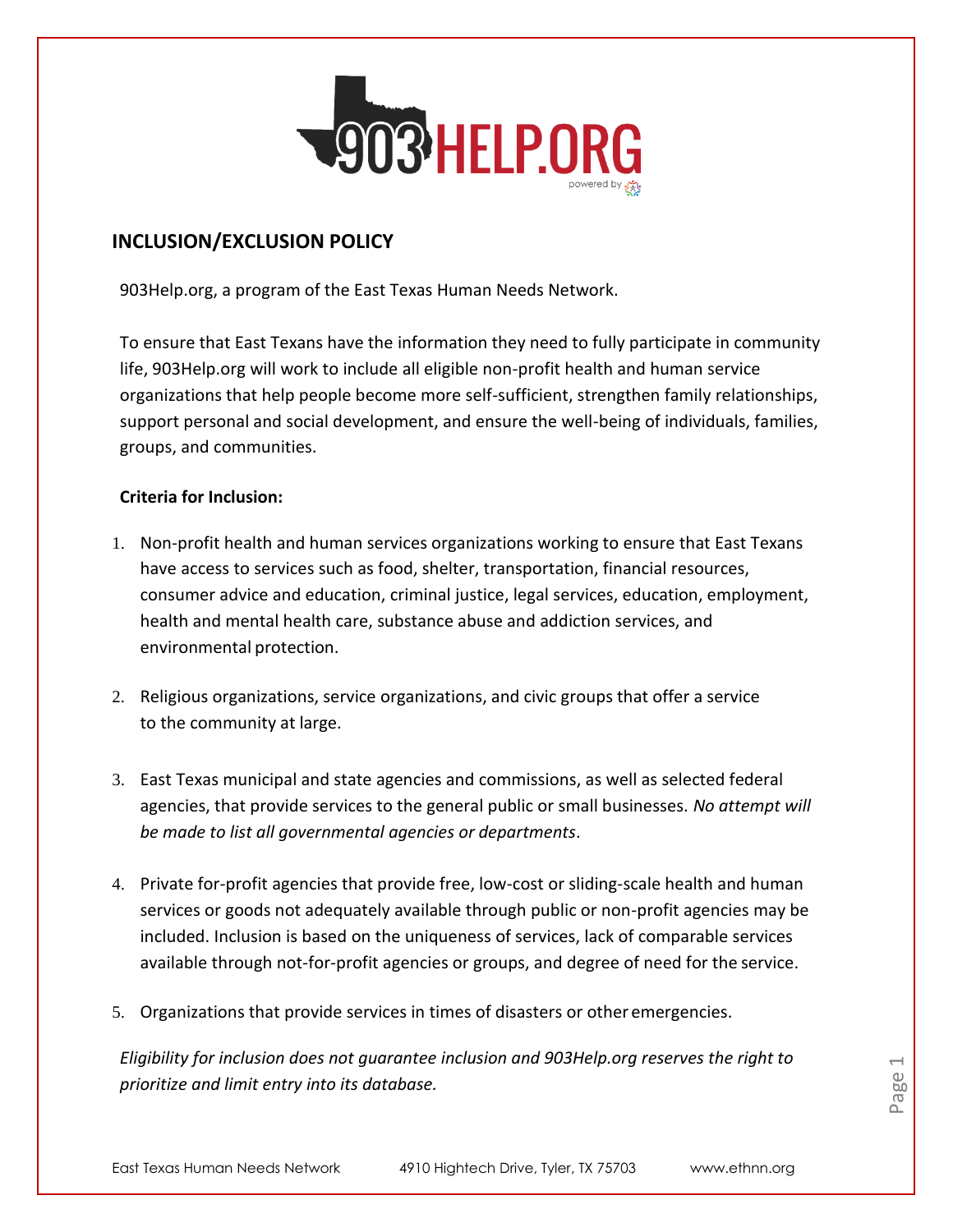

## **Criteria for Exclusion:**

- 1. Organizations that deny service or equal treatment on the basis of color, race, national origin, ethnicity, ancestry, gender, sexual orientation, gender expression, gender identity, religious belief, political belief, age, height, weight, military status, veteran status, marital status, pregnancy, disability, economic status, or other inherent characteristics that violate The Equal Employment Opportunity Act or other federal or state laws and regulations.
- 2. Organizations whose services are available only to its members.
- 3. Organizations that promote or deliver illegal services.
- 4. Agencies about which 903Help.org, or an appropriate regulatory body, have received substantiated complaints according to a standardized process for such issues as non-deliveryof service, misrepresentation, discrimination, or criminal activities.
- 5. Private for-profit organizations that do not meet the criteria outlined in the Criteria for Inclusion.
- 6. Religious organizations, unless they offer a service free of charge to the general public that helps meet the needs of the community.
- 7. Civic, service, and fraternal organizations, unless they offer a direct, free or lowcost service to the community.
- 8. Nursing homes, community care homes, assisted living facilities, and private home health care agencies are not eligible for inclusion. 903Help.org directs users to the East Texas Council of Governments Area Agency on Aging, which maintain information about these types of services.
- 9. Organizations that offer free or low-cost services solely for the purpose ofmarketing.
- 10. Due to their transient nature, the 903Help.org database cannot include an organization's events.